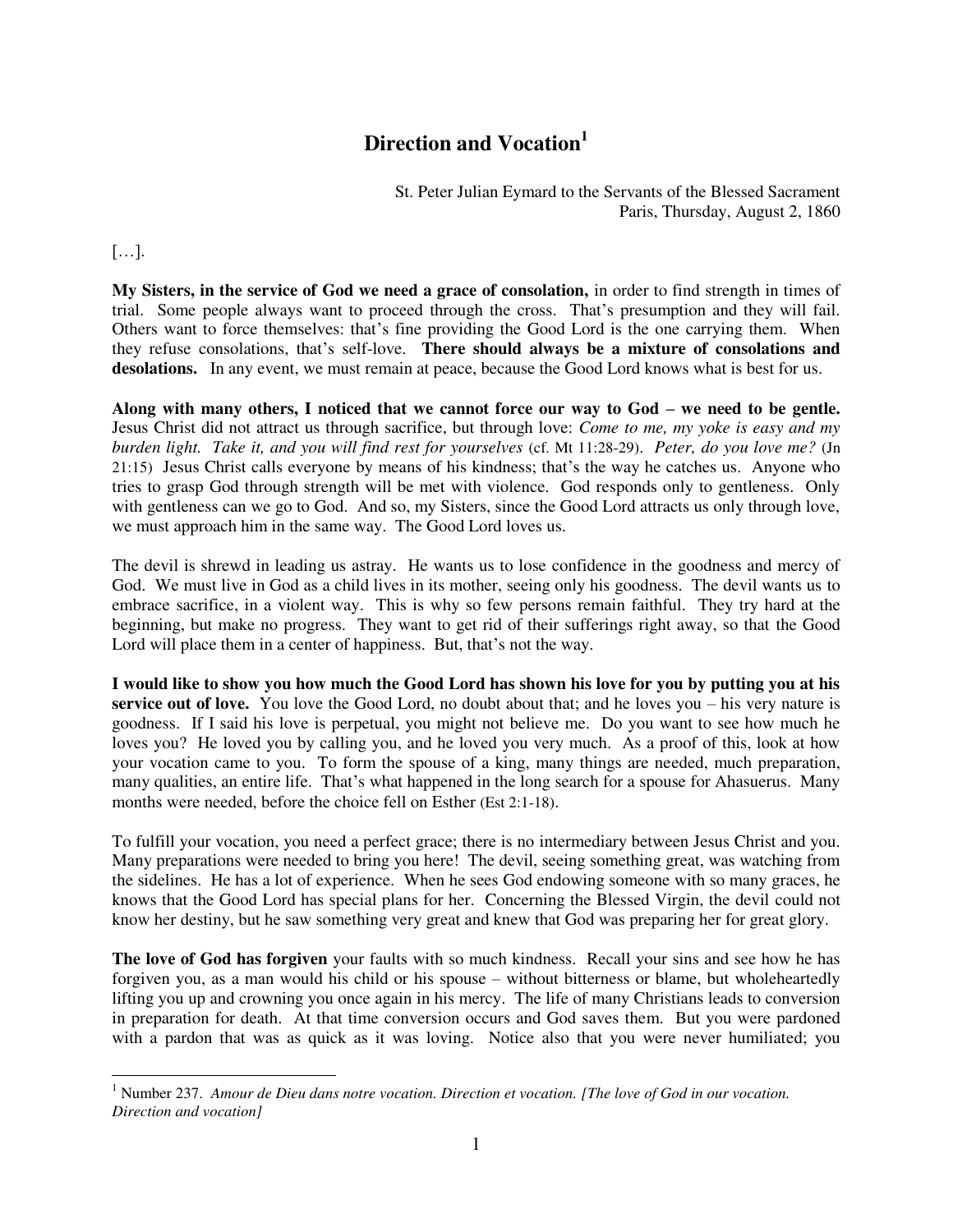remained at the feet of our Lord. So many others fell into the abyss. Didn't God love them? He did, as much as you; but they were negligent and fell to the bottom of the pit. It is not your own strength that makes you loyal. God used all the power of his love.

**How did his love preserve you?** God's goodness shines forth especially here. To reach this point, many things were needed. […] It was no small thing that you should come there when we began. Many people were not free to come but you were free. God worked a long time. There is freedom in this state of life. As soon as a situation becomes a state, it becomes a chain. There was the freedom of condition, the freedom of virtue – everything opened the way for you: and the proof of that is that you are here. I will explain myself more clearly.

[…].

There is a slavish piety that does not allow for any growth; we might say it is the piety of a child, of practices, the piety of a slave. There are some priests and directors who say: You cannot go any further. Those who belong to certain Third-Orders are good and I respect them. - Truly some souls are followers, not independent enough to stand up by themselves. I see some Tertiaries whose Third Order becomes their prison, their network, beyond which they dare not go. They will work out their salvation in this little system like beggars. Such souls don't enjoy the freedom of the love of God. I will never accept in the Society of the Servants of the Most Blessed Sacrament a slavish tertiary of the Third-Orders of St. Francis, St. Dominic, or Mt. Carmel. Never. I need royal persons, not mercenaries. I don't want to dishonor our Lord, by making him rank after a saint. Shall I put the Blessed Sacrament last, and a Third-Order first! I will set aside the saint and the servant for (to focus on) the king.

My Sisters, when the Good Lord called you, he set you free. You realize that everything else was only a preparation. The children who were in the furnace had been in formation for a long time with the governor to learn the language and customs of the country to prepare them to come before the king (Dn 1). You don't see the implications of these things, but I can see them. Many Tertiaries don't have this sense of freedom, it's not predominant in their lives. Really, some people are born to be slaves, to serve: they don't have the qualities needed to climb higher. Do not accept them.

Notice, my Sisters, what our Lord said: *Where the body is, there also the eagles will gather* (cf. Lk 17:37). You know that this body represents the Blessed Sacrament, and the eagles are souls. Our Lord does not speak of people walking, or of certain birds that fly close to the earth, but of eagles that fly above the polluted atmosphere, near the sun. These are souls that want only one thing: Jesus Christ. We must be eagles.

Some are not virtuous enough to rise to Jesus Christ; they stop at some saint. When God speaks, they don't hear him. He has to speak through this saint: *Let God not speak to us; let him speak through Moses!* (cf. Ex 20:19) Some say: Let the Blessed Virgin, the saints, or your ministers speak to me, Lord, but not you. I'm afraid.

My Sisters, there are so many people whose spirits seems to be slavish. We don't need anyone like that. A king does not depend on anyone for his authority. **I hesitate to say everything in my mind, but here it is:** There are some timid souls who cannot move without the help of a director, who deny God the right to ask them anything: they won't allow him. They have only one virtue, that of dependence, like a child who does not know how to walk. They might say: Am I allowed to go against my confessor? -- In what  $way?$  – When God speaks: Yes. Isn't that being imprudent? – Yes, for someone who does not sense God's ways, but for one who senses it, that is wisdom. In other words, in a vocation that is evidently from God, no advice or light is needed. One feels it; God is calling me. – That's presumption. – No, it's immolation. – Suppose I'm mistaken? – When God speaks, there's no mistake – I know that God calls me; if you fear an illusion, then you are not called; **God calls with conviction and evidence; there's no**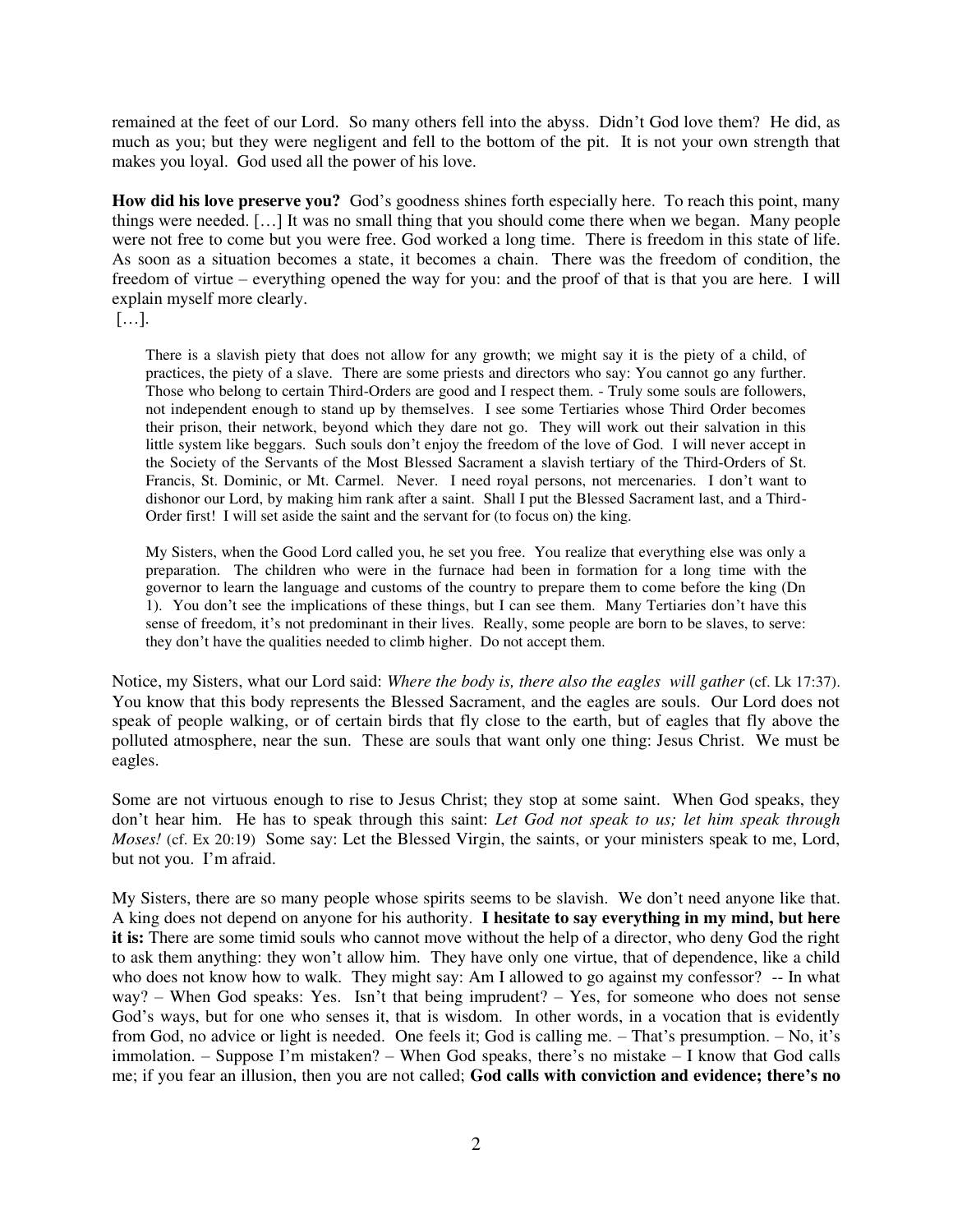**way of doubting.** The one who is called in this way is convinced: it is a rock battered by the waves – all the storms and trials merely confirm her conviction. That is a vocation that we can say is really divine.

Doesn't our Lord have the right to call someone to the Eucharistic vocation without being obliged to pass through someone else? Come, this is your place. Who can take this right from him? No one. For example, if a confessor says: You are in a doubtful state, I am not certain of God's will; let's wait. Bad advice! Did St. Paul consult anyone to know whether Jesus Christ had spoken to him on the road to Damascus! Did the apostles consult the Jewish Rabbis, after Jesus Christ had drawn them with such gentleness and they had listened to his doctrine!

**When God calls someone, it is so compelling that there is no room for doubt. In a state of doubt, consult.** Are all Eucharistic vocations like that? No, but those that are, will fly; and all should come to that point. In final analysis, what does the director do? He tests the grace: sometimes the Good Lord speaks in diverse ways, and the soul is not pure enough to hear – a third party sees more clearly. But he does not create the vocation; he simply asserts it. To sum up: we must not let our vocation depend on a human person.

**Many people burden the confessor with things that are meant only for God.** Some have sacrificed their vocation because of their confessor! The proof is they did not consult God when they were called. I know several who missed their vocation because they were not called in a natural way! As soon as you consult your director, if he does not have the skill to guide you internally, he will guide you naturally, and you will end up outside your calling. Besides, there are some who think that those they are directing are meant only to help them with works they themselves want to do.

The Good Lord has set you free, so that you might consult only him first of all, his grace, and his love. And how did you come here? Surely someone advised you, but there were few who told you: Go ahead. Especially, my good Sisters, when all is beginning and there is so much to be done, very few would have the courage to say: Yes. Why? Because of human prudence. Besides, most people enter a religious vocation where everything is already set, where there are traditions, and where everything runs like an army ready for battle. We can tell them: You are making sacrifices, yes, that's true; but you are getting the glory here – you are sanctifying yourselves, but you are doing works that everyone admires: what a beautiful thing! Few have enough virtue to sacrifice honor and life. Happy are the eagles who fly directly to their prey, with no prior preparation.

**Our Lord prepared you and preserved you to come here.** If you could imagine how many obstacles were in your way! A spider's web, a tiny thing is enough to stop a little bird. You could not walk, and he carried you to a place inaccessible to human misery (cf. Ps 30:21); he carried you to the bosom of God. Notice how easily you made the sacrifice. Our Lord prevailed over all the difficulties, temptations, and sacrifices, and you triumphed. If you were wounded, he applied balm. Then, our Lord filled you with something so good and loveable, that you desired nothing else. God attracted you to his love by the bonds of Adam, the bonds of love (cf. Hos 11:4). Everything that might frighten you – that storm on the sea (cf. Mt 8:23-27) – became nothing when you had Jesus Christ.

**How did you enter?** Personally, I don't know – you must know. You were welcomed like children in their own home. Our Lord, the Blessed Virgin welcomed you warmly. Besides, you probably did not experience what happens in other communities. Their first days are often frightening; everything seems to speak of death. Here, it was like a resurrection – if you had a few moments of trial, a few clouds, you soon saw the sun. One adoration is enough to put the soul at peace.

**Now, what is our Lord going to do?** If out of love he went to get you, how much more now that he possesses you! He will act like the bridegroom with his bride. He is entirely yours, and you are his, at